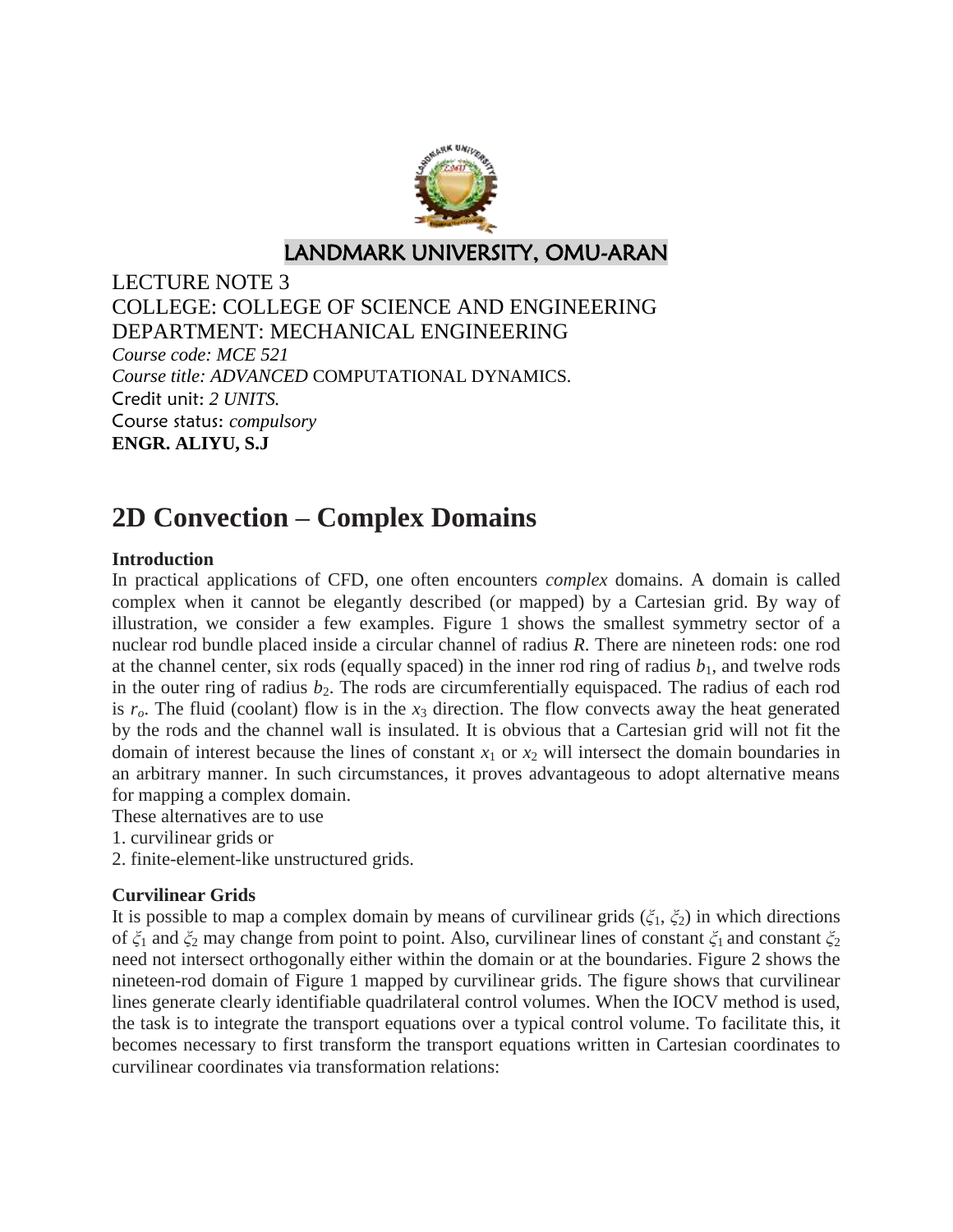

**Figure 1.** Example of a complex domain.

 *x*<sup>1</sup> = *F*<sup>1</sup> (*ξ*1*, ξ*2)*, x*<sup>2</sup> = *F*<sup>2</sup> (*ξ*1*, ξ*2)*.* ……………… 1.

In general, these functional relationships must be developed by *numerical* grid generation techniques (in the next lecture). The grids shown in Figure 2 are in fact generated by numerical means. For simpler domains, however, the functional relationships can be specified by algebraic functions. The new-set of transport equations in curvilinear coordinates are developed in section curvilinear Grids. One advantage of mapping domains by curvilinear grids is that one can still retain the familiar (*I, J* ) structure to identify a node (or the corresponding control volume) because, as can be seen from Figure 2, along any curvilinear line *ξ*1, the total number of intersections with constant-*ξ*<sup>2</sup> lines remains constant and vice versa. Further advantages of this identifying structure will become clear in section curvilinear Grids.

#### **Unstructured Grids**

Another alternative for a complex domain is to map the domain by triangles or any *n*-sided polygons (including quadrilaterals) or any mix of triangles and polygons. Figure 3 shows the mapping of a nineteen-rod bundle by triangles as an example. In this case, the rods are arranged in such a way that the smallest symmetry sector is a *doubly connected* domain.



**Figure 2.** Nineteen-rod bundle – curvilinear grids.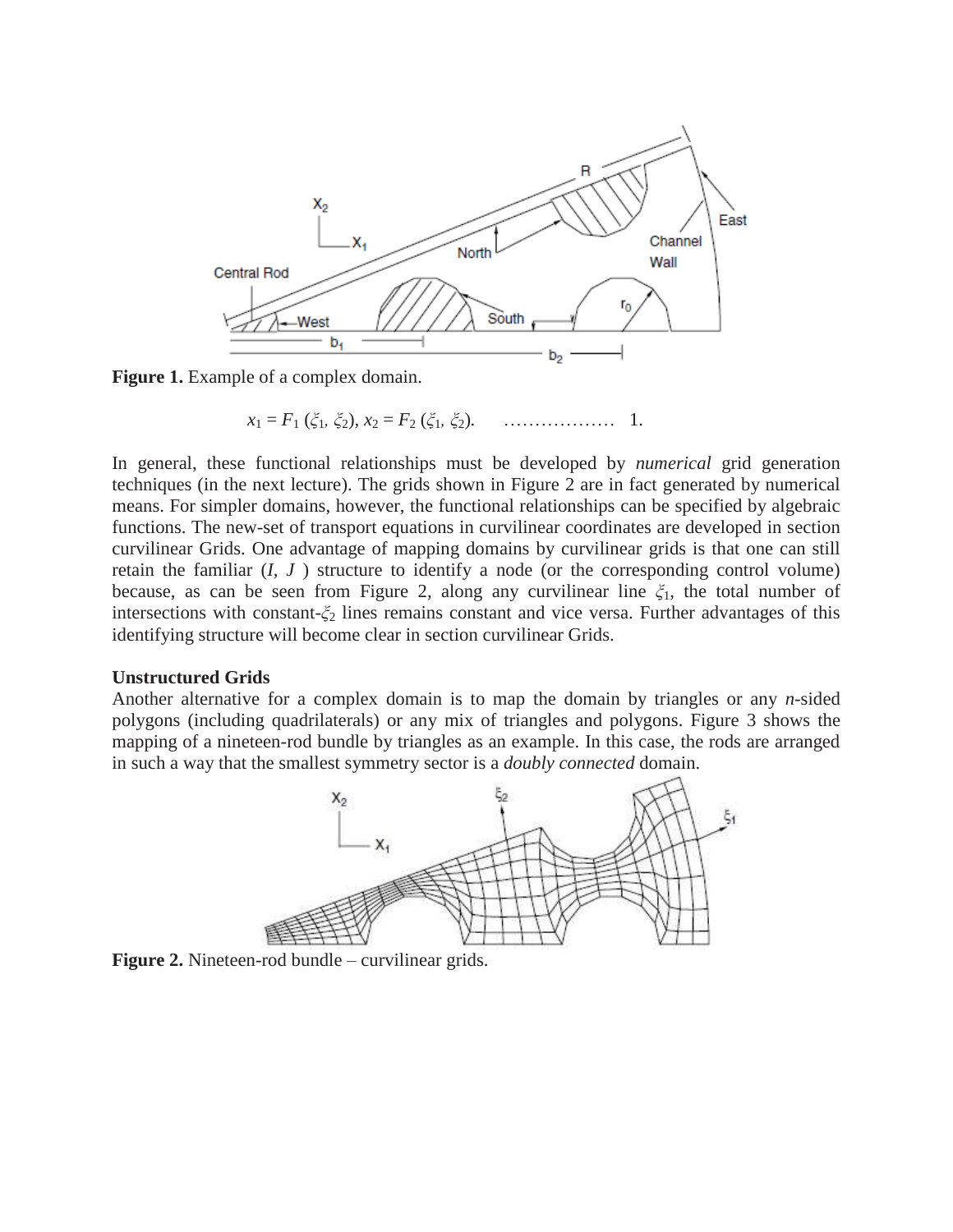

**Figure 3.** Nineteen-rod bundle – unstructured grid.

Such mapping can be generated by commercially available grid generators such as ANSYS. Each triangle may now be viewed as a *control volume* over which the transport equations are to be integrated to arrive at the discretised equations. It will be recognized that a triangle is a very convenient elemental construct because it can map any convex intrusion or concave extrusion at the domain boundaries. More importantly, triangles can also effectively skirt any *blocked* region within the overall domain, as shown in Figure 3. Such skirting cannot be elegantly accomplished if curvilinear grids are used for mapping. The flexibility offered by mapping by triangulation is thus obvious. Further, it is not necessary that all triangles be of the same size or shape. In spite of this flexibility, it becomes necessary to make a significant departure from curvilinear grid practice with respect to *node identification* when unstructured grids are used. It is obvious from Figure 3, for example, that one cannot readily identify elements (or nodes) by employing the familiar (*I, J*) structure as was possible with curvilinear grids. Elements, perforce, must be identified serially with a single identifier *N* (say). Thus, an element having identifier *N* will interact with elements having arbitrary identifying numbers *without* any generalisable rules. This contrasts with the case of curvilinear grids in which a control volume (*I, J* ) will always interact with control volumes identified by  $(I + 1, J)$ ,  $(I - 1, J)$ ,  $(I, J + 1)$ , and  $(I, J - 1)$ . This serial numbering has consequences for solution of discretised equations evolved on an unstructured grid. In passing, we note that there are a variety of methods for triangulation. Automatic triangulation requires detailed considerations from the subject of computational geometry. In next lecture, some simpler approaches will be introduced. Most CFD practitioners, however, employ commercially available packages such as ANSYS for unstructured grid generation.

# **Curvilinear Grids**

#### **Coordinate Transformation**

Our first task is to transform the transport equations in Cartesian coordinates to those in curvilinear coordinates. Thus, employing the chain rule, we can write the first-order derivatives as

 ………………….. 2 ……………………. 3